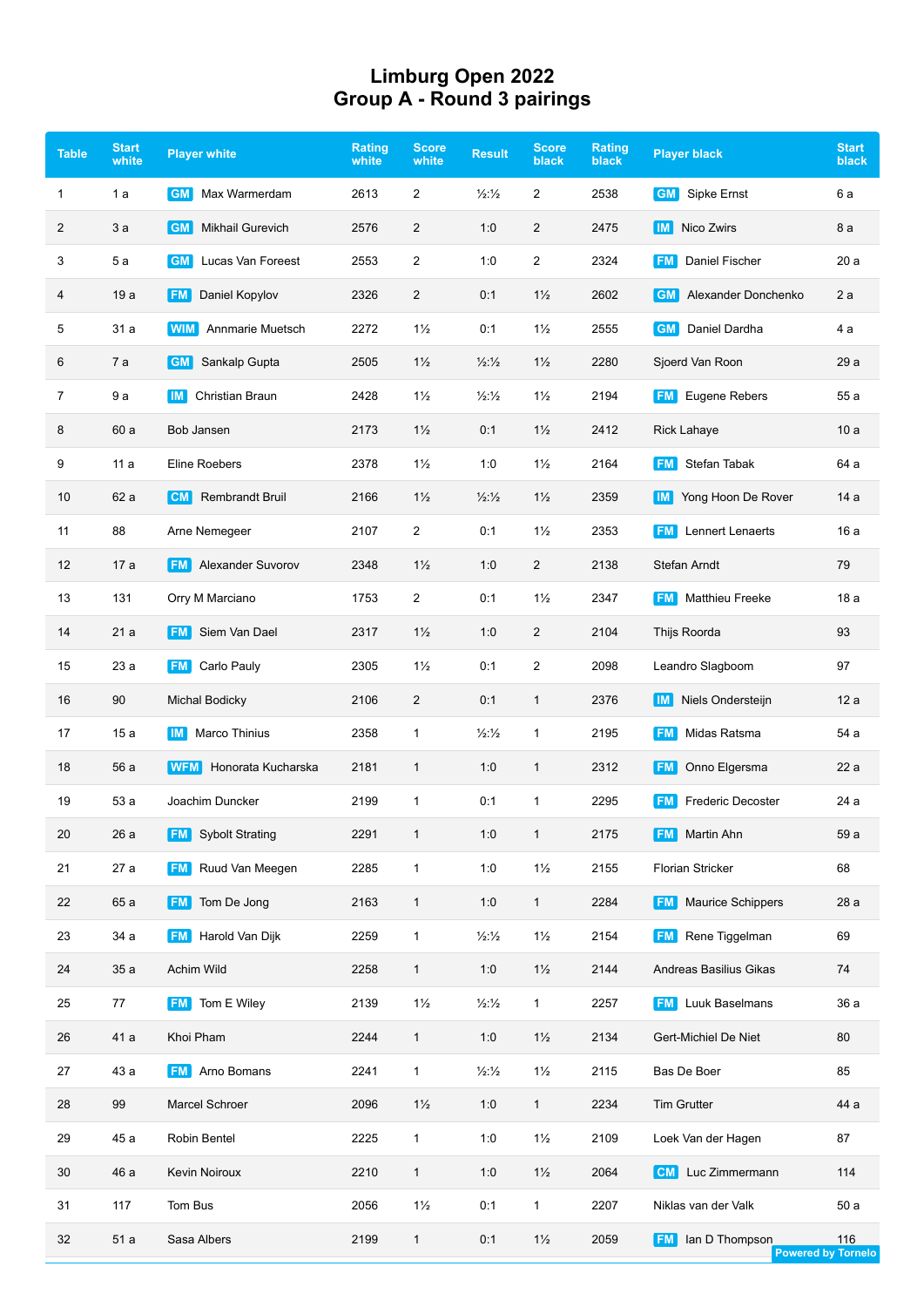| <b>Table</b> | <b>Start</b><br>white | <b>Player white</b>               | <b>Rating</b><br>white | <b>Score</b><br>white | <b>Result</b>            | <b>Score</b><br>black | <b>Rating</b><br><b>black</b> | <b>Player black</b>                 | <b>Start</b><br>black |
|--------------|-----------------------|-----------------------------------|------------------------|-----------------------|--------------------------|-----------------------|-------------------------------|-------------------------------------|-----------------------|
| 33           | 25a                   | Machteld Van Foreest              | 2295                   | $\frac{1}{2}$         | 1:0                      | $1\frac{1}{2}$        | 2008                          | Wout Verboven                       | 128                   |
| 34           | 13a                   | IM  <br>Michael Kopylov           | 2372                   | $\frac{1}{2}$         | 1:0                      | $\mathbf{1}$          | 2109                          | Jan Roebers<br><b>FM</b>            | 86                    |
| 35           | 33 a                  | <b>Bob Beeke</b><br><b>FM</b>     | 2259                   | $\frac{1}{2}$         | 1:0                      | 1                     | 2107                          | Jos Vlaming                         | 89                    |
| 36           | 92                    | <b>Thomas Krause</b>              | 2104                   | $\mathbf{1}$          | 1/2:1/2                  | $\frac{1}{2}$         | 2253                          | Anna Warakomska<br><b>WGM</b>       | 38 a                  |
| 37           | 39 a                  | Nikolaos Sidiropoulos             | 2247                   | $\frac{1}{2}$         | 1:0                      | $\mathbf{1}$          | 2105                          | Jochem Mullink                      | 91                    |
| 38           | 94                    | Roger Labruyere                   | 2103                   | $\mathbf{1}$          | 1:0                      | $\frac{1}{2}$         | 2246                          | Johannes Dorst<br><b>FM</b>         | 40 a                  |
| 39           | 96                    | Timo Koffeman                     | 2098                   | $\mathbf{1}$          | 0:1                      | $\frac{1}{2}$         | 2244                          | Jonas Van Cappellen                 | 42 a                  |
| 40           | 102                   | <b>Olaf Steffens</b><br><b>FM</b> | 2092                   | $\mathbf{1}$          | 0:1                      | $\frac{1}{2}$         | 2209                          | Idris Asadzade                      | 48 a                  |
| 41           | 106                   | Job Emans                         | 2085                   | $\mathbf{1}$          | 0:1                      | $\frac{1}{2}$         | 2199                          | Sam Baselmans                       | 52 a                  |
| 42           | 57 a                  | Daniel Elias Ochs                 | 2176                   | $\frac{1}{2}$         | $\frac{1}{2}\frac{1}{2}$ | $\mathbf{1}$          | 2098                          | <b>Daniel Diller</b>                | 95                    |
| 43           | 119                   | Yaroslav Turbin                   | 2050                   | $\mathbf{1}$          | 0:1                      | $\frac{1}{2}$         | 2176                          | Guido Royakkers                     | 58 a                  |
| 44           | 124                   | Peter Hoekstra                    | 2031                   | $\mathbf{1}$          | 1/2:1/2                  | $\frac{1}{2}$         | 2165                          | Nils Patrick Czybik                 | 63 a                  |
| 45           | 67 a                  | Jerrel Thakoerdien                | 2158                   | $\frac{1}{2}$         | 1:0                      | $\mathbf{1}$          | 2070                          | Erwin Kalle                         | 112                   |
| 46           | 73                    | WFM<br>Maaike Keetman             | 2144                   | $\mathbf{1}$          | 1:0                      | 1                     | 2060                          | Mirko Dahlbeck                      | 115                   |
| 47           | 75                    | Hanne Goossens<br><b>WIM</b>      | 2142                   | $\mathbf{1}$          | 1:0                      | 1                     | 2050                          | Tom Van De Perre                    | 120                   |
| 48           | 129                   | Frans Helmond                     | 2007                   | $\mathbf{1}$          | 1:0                      | $\mathbf{1}$          | 2139                          | Cesar Becx<br><b>FM</b>             | 76                    |
| 49           | 130                   | Dylan Achuthan                    | 1967                   | $\mathbf{1}$          | 1:0                      | $\mathbf{1}$          | 2139                          | Marius Gramb                        | 78                    |
| 50           | 104                   | Jasper Zilverberg                 | 2091                   | $\frac{1}{2}$         | 0:1                      | 0                     | 2276                          | <b>Klaus Schmitzer</b><br><b>FM</b> | 30a                   |
| 51           | 108                   | Daan Noordenbos                   | 2084                   | $\frac{1}{2}$         | 1:0                      | 0                     | 2270                          | <b>Emile Boucquet</b><br><b>CM</b>  | 32 a                  |
| 52           | 37 a                  | Masha Klinova<br>  IM             | 2255                   | 0                     | $\frac{1}{2}\frac{1}{2}$ | $\frac{1}{2}$         | 2094                          | Selman Ercan                        | 100                   |
| 53           | 47 a                  | <b>WIM</b> Svetlana Sucikova      | 2209                   | 0                     | 1:0                      | $\frac{1}{2}$         | 2084                          | Till Engemann                       | 107                   |
| 54           | 109                   | Nagib Dahdah                      | 2083                   | $\frac{1}{2}$         | 1/2:1/2                  | 0                     | 2208                          | Henk-Jan Visser<br><b>CM</b>        | 49 a                  |
| 55           | 111                   | Ansgar Carlier                    | 2073                   | $\frac{1}{2}$         | 0:1                      | 0                     | 2167                          | John Cornelisse                     | 61 a                  |
| 56           | 123                   | Jan Hellenberg                    | 2033                   | $\frac{1}{2}$         | 0:1                      | $\frac{1}{2}$         | 2145                          | Enrico Follesa                      | 72                    |
| 57           | 83                    | Martin Villwock                   | 2120                   | $\frac{1}{2}$         | 0:1                      | $\frac{1}{2}$         | 2080                          | Osama Arabi                         | 110                   |
| 58           | 84                    | <b>FM</b> Thomas Henrich          | 2116                   | $\frac{1}{2}$         | 1:0                      | $\frac{1}{2}$         | 2064                          | Peter Oppitz<br><b>CM</b>           | 113                   |
| 59           | 98                    | Hans Hoornstra                    | 2097                   | $\frac{1}{2}$         | 1:0                      | $\frac{1}{2}$         | 2023                          | Gino De Mon                         | 126                   |
| 60           | 125                   | Sierk Kanis                       | 2026                   | $\frac{1}{2}$         | 0:1                      | 0                     | 2122                          | Stephen Kutzner                     | 82                    |
| 61           | 118                   | Arnaud Aglave                     | 2055                   | 0                     | 1:0                      | 0                     | 2153                          | Borna Mohammadi Nia                 | 70                    |
| 62           | 121                   | <b>Eduard Coenen</b>              | 2048                   | 0                     | 1:0                      | 0                     | 2088                          | Ardjan Langedijk                    | 105                   |
| 63           | 122                   | Wolfgang Scholzen                 | 2048                   | 0                     | 1:                       |                       |                               | <b>BYE</b>                          |                       |
| 64           | 81                    | Peter Doggers                     | 2127                   | $\mathbf{1}$          | Ξ.                       |                       |                               | <b>BYE</b>                          |                       |
| 65           | 127                   | William Gijsen                    | 2019                   | $\mathbf{1}$          | Ξ.                       |                       |                               | <b>BYE</b>                          |                       |
| 66           | 71                    | <b>FM</b> Wim Heemskerk           | 2151                   | 0                     | Ξ.                       |                       |                               | <b>BYE</b>                          |                       |